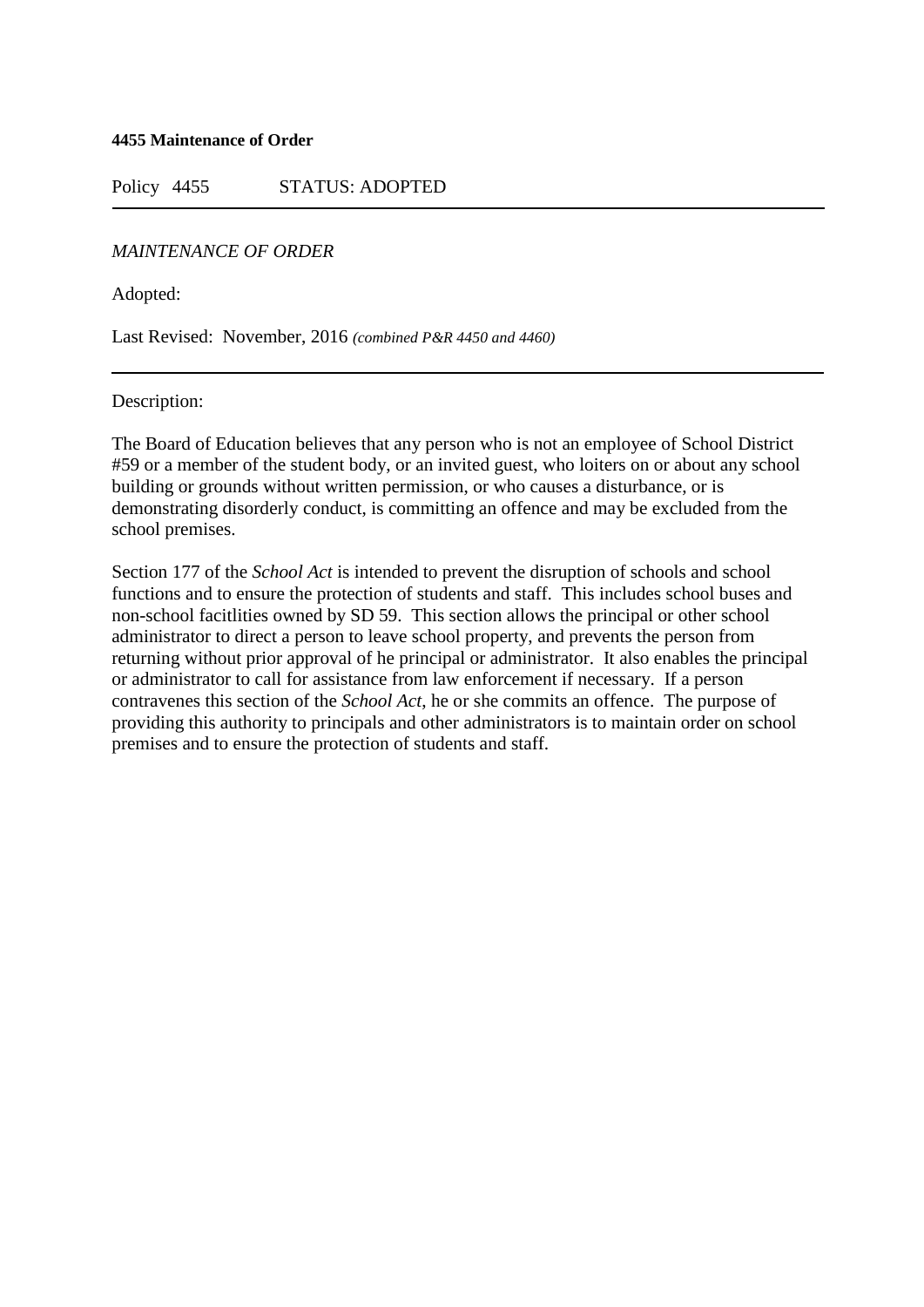## **4455 Maintenance of Order**

Regulation 4455 STATUS: ADOPTED

# *MAINTENANCE OF ORDER*

Adopted:

Last Revised: November, 2016 *(Combined P&R 4450 and 4460)*

## Description:

The Board of Education supports that the superintendent, assistant superintendent, director of instruction, principal and vice-principals have the authority to put in place an exclusion order in circumstances where the school district determines that a person's actions:

- pose a risk to the safety of students, staff or others in the school community, or
- present significant and ongoing disruption to the educational programs offered by the school.

The following procedures will be followed when it is deemed necessary to place an exclusion order on an individual:

- where practicable, provide prior notice to the superintendent or assistant superintendent of the intention to issue an exclusion order under section 177.
- call for assistance from the police if the administrator determines this is necessary.
- report the incident to the superintendent or designate.
- provide written notification to the excluded person as soon as possible, including reasons for and length of exclusion, date for review, and information about avenues of appeal.
- document the incident, including the following information at a minimum:
	- o name of school;
	- o date, time, and location of incident or incidents;
	- o description of incident or incidents;
	- o name (and contact information where possible) of person excluded under section 177;
	- o name of principal or other administrator who directed the person to leave school property;
	- o length of exclusion;
	- o date for review; and
	- o name of person completing the document.